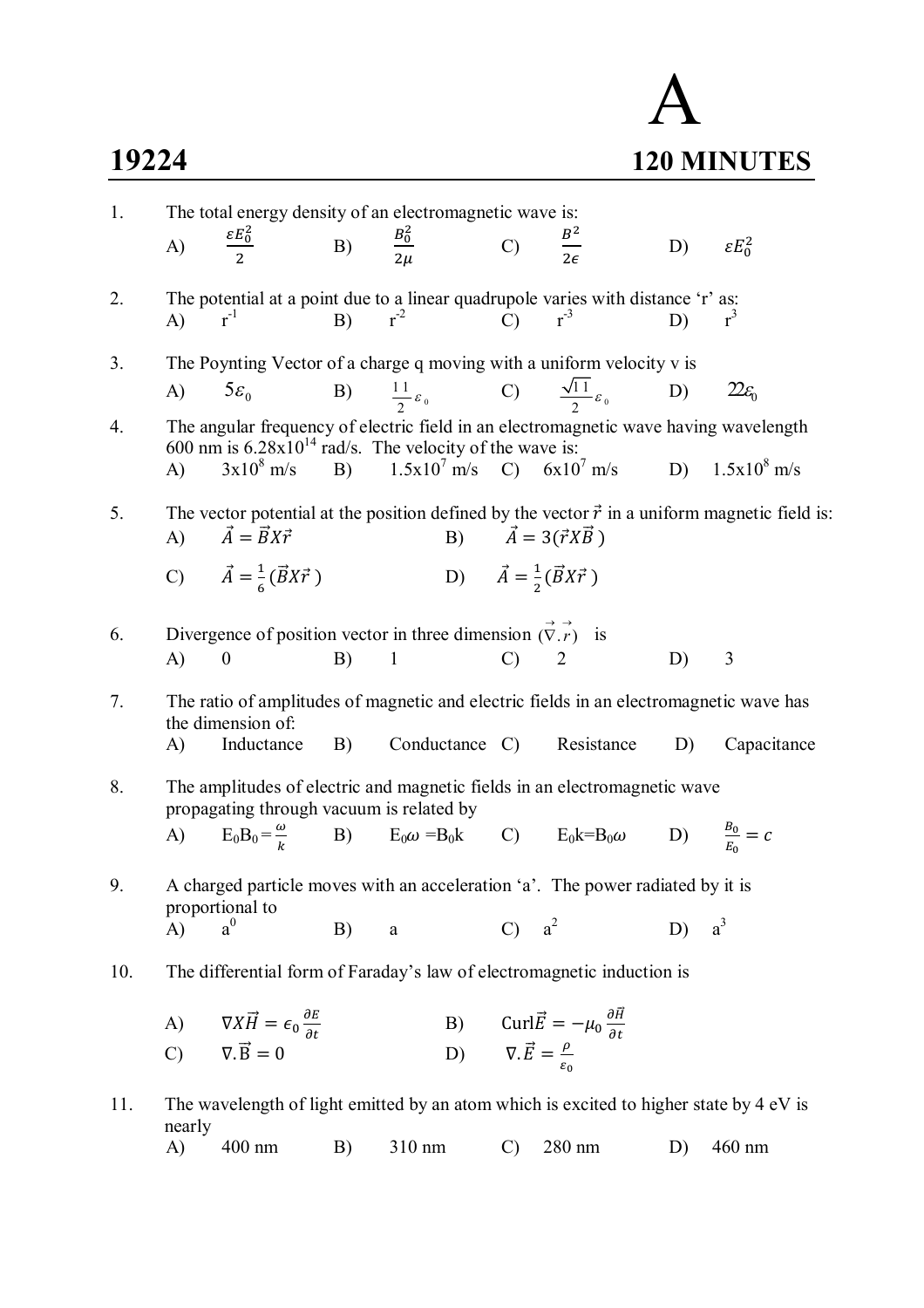| 12. |                     | The binding of an electron in the ground state of an atom is 24.6 eV. The total energy<br>required to remove both the electrons from the atom is                                          |    |           |                   |               |                                         |                     |    |          |                      |
|-----|---------------------|-------------------------------------------------------------------------------------------------------------------------------------------------------------------------------------------|----|-----------|-------------------|---------------|-----------------------------------------|---------------------|----|----------|----------------------|
|     | A)                  | 49.2 eV                                                                                                                                                                                   | B) | 98.4 eV   |                   |               | $C)$ 79 eV                              |                     | D) | 246 eV   |                      |
| 13. |                     | The magnetic field required to observe normal Zeeman Effect if a spectrometer can<br>resolve spectral lines separated by 0.45 Å at 4500 Å is                                              |    |           |                   |               |                                         |                     |    |          |                      |
|     | A)                  | $3.61$ T                                                                                                                                                                                  | B) |           | 4.28 T            |               | $C)$ 1.26 T                             |                     | D) | 2.45 T   |                      |
| 14. |                     | The frequency at which an electron with orbital magnetic moment $\mu$ precesses in a<br>magnetic field $\vec{B}$ is                                                                       |    |           |                   |               |                                         |                     |    |          |                      |
|     |                     | A) $\frac{e}{2m}\vec{\mu}$ B) $\frac{2m}{e}\vec{\mu}$ C) $\vec{\mu}.\vec{B}$ D) $\frac{e}{2m}\vec{B}$                                                                                     |    |           |                   |               |                                         |                     |    |          |                      |
| 15. |                     | The minimum voltage that is to be applied to X-ray tube to produce X-ray photons of<br>wavelength $1 \nA$ is                                                                              |    |           |                   |               |                                         |                     |    |          |                      |
|     | (A)                 | 125 MV                                                                                                                                                                                    | B) |           |                   |               | $125 \text{ kV}$ C) 66 kV D)            |                     |    | 25 MV    |                      |
| 16. |                     | The surface term in the semi-empirical mass formula for the binding energy of<br>nucleus depends on its mass number A as                                                                  |    |           |                   |               |                                         |                     |    |          |                      |
|     | $\bf{A}$            | $\boldsymbol{A}$                                                                                                                                                                          | B) | $A^{2/3}$ |                   |               | C) $A^{-1/3}$ D) $A^{-1}$               |                     |    |          |                      |
| 17. |                     | If the wavelength of first line of Lyman series is 1215 Å, then the series limit of Lyman<br>series of Hydrogen spectrum is                                                               |    |           |                   |               |                                         |                     |    |          |                      |
|     | $\mathbf{A}$        | $1215 \text{ Å}$                                                                                                                                                                          | B) |           |                   |               | 911 Å C) $1025 \text{ Å}$               |                     | D) | 3820 Å   |                      |
| 18. | A)                  | Which one of- the following particles cannot be accelerated by cyclotron?<br>Electron                                                                                                     | B) | Proton    |                   | $\mathbf{C}$  | $\alpha$ - particle                     |                     | D) | Deuteron |                      |
| 19. | A)                  | The co-ordination number of a face centered cubic structure is<br>8                                                                                                                       | B) | 6         |                   | $\mathcal{C}$ | $\overline{4}$                          |                     | D) | 12       |                      |
| 20. |                     | If the primitive cell contains p atoms, then the number of optical branches in the phonon<br>dispersion relation is                                                                       |    |           |                   |               |                                         |                     |    |          |                      |
|     | A)                  | $3p-1$                                                                                                                                                                                    |    | B)        | $3p-2$            |               | $\mathcal{C}$ )                         | $3p-3$              |    | D)       | 3p                   |
| 21. | A)                  | The specific heat capacity of a material at very low temperature varies with temperature T as:<br>$C_v \propto T^2$                                                                       |    |           |                   |               | B) $C_v \propto T$ C) $C_v \propto T^3$ |                     |    |          | D) $C_v \propto T^4$ |
| 22. |                     | If K and $\sigma$ are the thermal and electrical conductivities of a metal at temperature T, then<br>Lorentz number $(L)$ can be represented as:                                          |    |           |                   |               |                                         |                     |    |          |                      |
|     | A)                  | $rac{T}{K\sigma}$                                                                                                                                                                         |    | B)        | $rac{K}{T\sigma}$ |               | $\mathcal{C}$                           | $\frac{KT}{\sigma}$ |    | D)       | $\sigma KT$          |
| 23. | A)<br>$\mathcal{C}$ | The magnetic state of a superconductor is:<br>Paramagnetic<br>Ferromagnetic                                                                                                               |    |           | B)<br>D)          |               | Diamagnetic<br>Antiferromagnetic        |                     |    |          |                      |
| 24. | A)                  | The critical magnetic fields of a superconductor material are $1x10^5$ A/m and $2x10^5$ A/m at<br>10 K and 0 K respectively. Then, the critical temperature of the material is<br>10.31 K | B) | 10K       |                   | $\mathcal{C}$ | 14.14 K                                 |                     | D) | 7.07 K   |                      |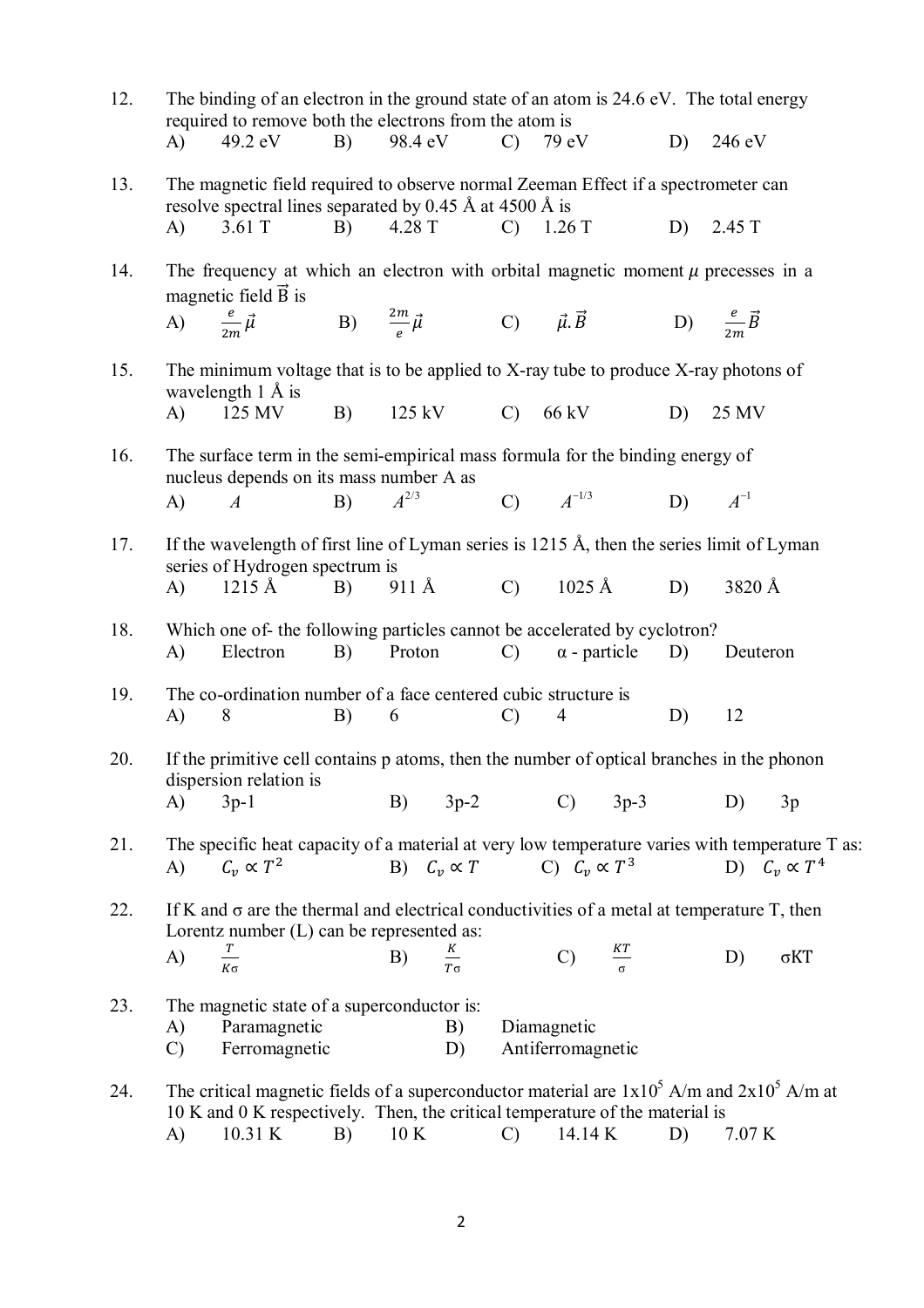| 25. | Which of the following is not a set of valid quantum numbers $(n, l, ml, ms)$<br>1, 0, 0, $\frac{1}{2}$ C) 3, 1, -1, $\frac{1}{2}$<br>1, 1, 0, $\frac{1}{2}$<br>$\vert B \rangle$<br>$\mathbf{A}$<br>D) 2, 1, 0, $-\frac{1}{2}$                                                                                                                                                                       |  |  |  |  |  |  |  |  |
|-----|-------------------------------------------------------------------------------------------------------------------------------------------------------------------------------------------------------------------------------------------------------------------------------------------------------------------------------------------------------------------------------------------------------|--|--|--|--|--|--|--|--|
| 26. | The energy of an electron in the energy level $(121)$ in a cubical potential box of side 1 Å<br>is                                                                                                                                                                                                                                                                                                    |  |  |  |  |  |  |  |  |
|     | A)<br>B)<br>$2.25 \text{ eV}$<br>$\mathcal{C}$<br>$226 \text{ eV}$<br>11.2 eV<br>$1.13 \text{ eV}$<br>D)                                                                                                                                                                                                                                                                                              |  |  |  |  |  |  |  |  |
| 27. | Colour of a Light Emitting Diode (LED) depends on<br>Applied biasing voltage<br>A)<br>Nature of the material used<br>B)<br>Recombination rate of charge carriers<br>$\mathcal{C}$<br>All the above<br>D)                                                                                                                                                                                              |  |  |  |  |  |  |  |  |
| 28. | The momentum of a phonon is<br>$\mathcal{C}$<br>Zero<br>A)<br>ħk<br>B)<br>D)<br>hk<br>ħω                                                                                                                                                                                                                                                                                                              |  |  |  |  |  |  |  |  |
| 29. | The frequency of electromagnetic wave radiated by a Josephson junction when a DC<br>voltage of 6.63 $\mu$ V is applied across the junction is                                                                                                                                                                                                                                                         |  |  |  |  |  |  |  |  |
| 30. | $1.6 \text{ MHz}$<br>B)<br>3.2 GHz<br>6.63 GHz<br>A)<br>$\mathcal{C}$<br>D)<br>$1.6$ GHz<br>The dominant mechanism for the motion of charge carriers in forward and reverse<br>biased silicon p-n junction are<br>drift in forward bias and diffusion in reverse bias<br>A)<br>B)<br>diffusion in forward bias and drift in reverse bias<br>diffusion in both<br>$\mathcal{C}$<br>drift in both<br>D) |  |  |  |  |  |  |  |  |
| 31. | The relative permeability of a material X is slightly less than unity and that of a material Y is<br>very much larger than unity. Then,<br>X is paramagnetic and Y is diamagnetic<br>A)<br>X is ferromagnetic and Y is paramagnetic<br>B)<br>X is diamagnetic and Y is ferromagnetic<br>$\mathcal{C}$<br>X is diamagnetic and Y is paramagnetic<br>D)                                                 |  |  |  |  |  |  |  |  |
| 32. | A magnetic needle of moment $5x10^4$ Am <sup>2</sup> is suspended in a horizontal magnetic field of<br>$4x10^{-5}$ T. The work done to rotate it through $60^{\circ}$ from the direction of the field is:<br>1 <sub>J</sub><br>B)<br>1.2J<br>A)<br>$2.0$ J<br>$0.2$ J<br>$\mathcal{C}$<br>D)                                                                                                          |  |  |  |  |  |  |  |  |
| 33. | The phase difference between electric and magnetic fields in a plane electromagnetic wave Is:<br>$90^{0}$<br>$45^0$<br>$180^{0}$<br>0 <sup>0</sup><br>B)<br>$\mathcal{C}$<br>A)<br>D)                                                                                                                                                                                                                 |  |  |  |  |  |  |  |  |
| 34. | The earth's magnetic field at a point is $0.314 \times 10^{-4}$ T. This field is to be cancelled by<br>magnetic field at the centre of a circular loop of radius 1 cm. The required current<br>through the loop is:<br>B)<br>0.5 A<br>0.6A<br>0.4 A<br>$\mathcal{C}$<br>0.628A<br>A)<br>D)                                                                                                            |  |  |  |  |  |  |  |  |
| 35. | Two wires of same length are shaped into a circle and square. If both of them carry same<br>current I, then the ratio of their magnetic moments is<br>2:1<br>B)<br>$\pi:4$<br>A)<br>$\mathcal{C}$<br>D)<br>$\pi:2$<br>$4: \pi$                                                                                                                                                                        |  |  |  |  |  |  |  |  |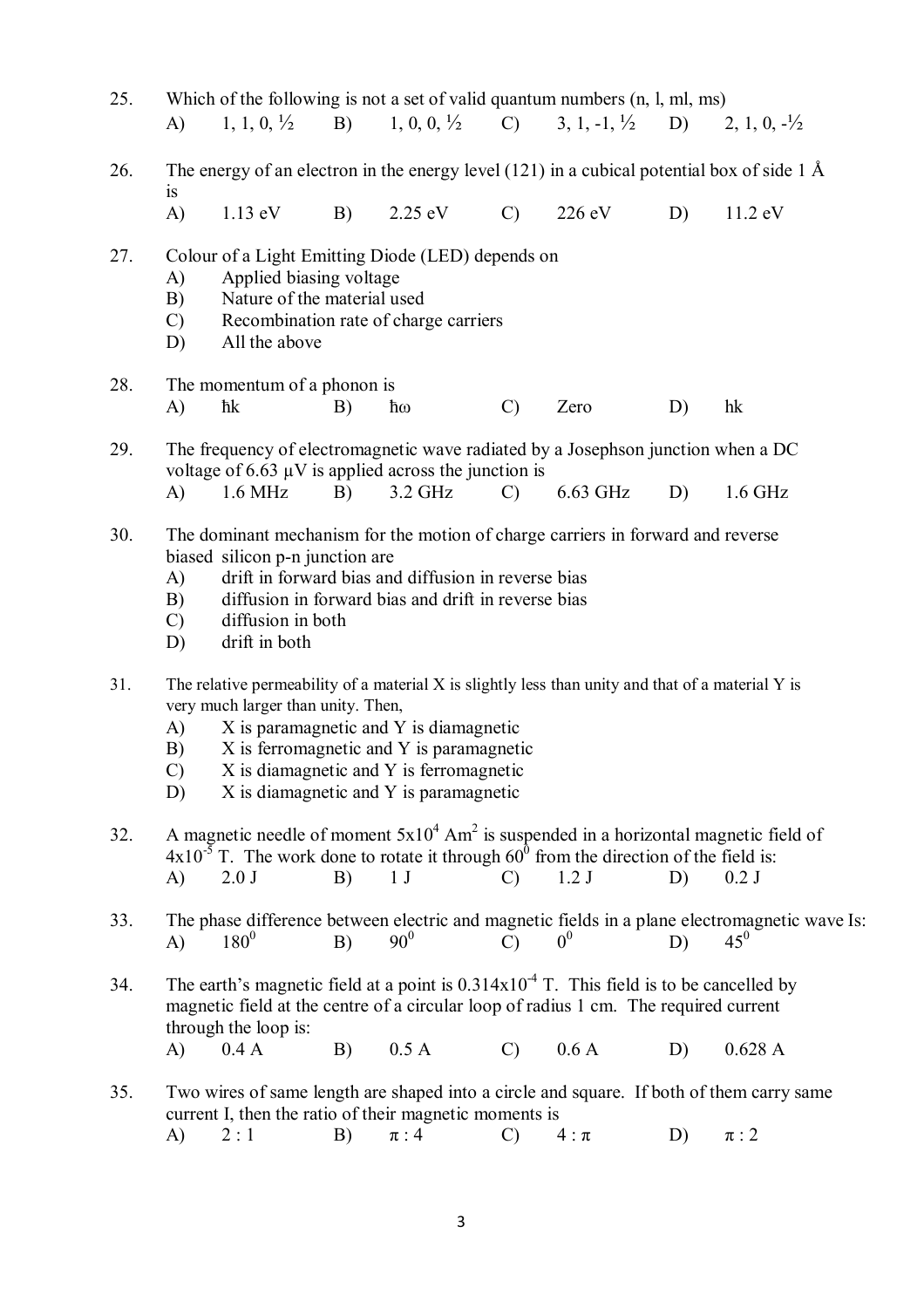| 36. | If E and B represent electric and magnetic fields of an electromagnetic wave respectively,<br>then which of the following is dimensionless? |                                                                                                                                                                                                     |    |                                 |                 |                                                                                                                              |                    |                 |
|-----|---------------------------------------------------------------------------------------------------------------------------------------------|-----------------------------------------------------------------------------------------------------------------------------------------------------------------------------------------------------|----|---------------------------------|-----------------|------------------------------------------------------------------------------------------------------------------------------|--------------------|-----------------|
|     |                                                                                                                                             | A) $\frac{E}{\epsilon_0} x \frac{\mu_0}{B}$ B) $\sqrt{\epsilon_0 \mu_0} \left(\frac{E}{R}\right)$ C) $(\epsilon_0 \mu_0) \left(\frac{B}{R}\right)^2$ D) $\epsilon_0 \mu_0 \left(\frac{E}{R}\right)$ |    |                                 |                 |                                                                                                                              |                    |                 |
| 37. | $\bf{A}$                                                                                                                                    | The dimension of ratio of magnetic flux to electric flux is<br>$LT^{-1}$                                                                                                                            |    | B) $L^{-1}TA^{-1}$ C) $L^{-1}T$ |                 |                                                                                                                              |                    | $D)$ $LTA^{-2}$ |
| 38. | The radiation pressure exerted by an electromagnetic wave of intensity 300 mW/m <sup>2</sup>                                                |                                                                                                                                                                                                     |    |                                 |                 |                                                                                                                              |                    |                 |
|     | $\bf{A}$                                                                                                                                    | on a non-reflecting surface in vacuum is                                                                                                                                                            |    |                                 |                 | $9x10^{10}$ N/m <sup>2</sup> B) $1x10^{-9}$ N/m <sup>2</sup> C) $9x10^{-10}$ N/m <sup>2</sup> D) $4x10^{9}$ N/m <sup>2</sup> |                    |                 |
| 39. |                                                                                                                                             | If a hydrogen atom at rest emits a photon of wavelength $\lambda$ , then the recoil velocity the<br>atom of mass m is:                                                                              |    |                                 |                 |                                                                                                                              |                    |                 |
|     | $\bf{A}$                                                                                                                                    | $mh\lambda$                                                                                                                                                                                         | B) | $mh/\lambda$                    | $\mathcal{C}$ ) | $h/m\lambda$                                                                                                                 | D)                 | $m\lambda/h$    |
| 40. |                                                                                                                                             | If the horizontal component of earth's magnetic field at a place is $B_0$ and the dip angle is<br>$450$ , then the total intensity of magnetic field at that place is                               |    |                                 |                 |                                                                                                                              |                    |                 |
|     | A)                                                                                                                                          | $B_0$                                                                                                                                                                                               | B) | $2B_0$                          |                 | C) $\sqrt{2} B_0$                                                                                                            | D) $\sqrt{2}B_0^2$ |                 |
| 41. |                                                                                                                                             | The nuclear radius of $_{47}Ag^{207}$ is about                                                                                                                                                      |    |                                 |                 |                                                                                                                              |                    |                 |
|     | A)                                                                                                                                          | 8.1 fm B) 6.2 fm                                                                                                                                                                                    |    |                                 | $\mathbf{C}$    | $3.1 \text{ fm}$                                                                                                             | D)                 | 3 fm            |
| 42. |                                                                                                                                             | The nucleus ${}_{6}C^{12}$ absorbs a neutron and emits a beta particle. The resulting nucleus is                                                                                                    |    |                                 |                 |                                                                                                                              |                    |                 |
|     |                                                                                                                                             | A) $7N^{14}$                                                                                                                                                                                        |    |                                 |                 | B) $7N^{13}$ C) $6C^{13}$ D) $6C^{14}$                                                                                       |                    |                 |
| 43. |                                                                                                                                             | The volume of an atomic nucleus is proportional to $xth$ power of total number of                                                                                                                   |    |                                 |                 |                                                                                                                              |                    |                 |
|     | A)                                                                                                                                          | nucleons A. Then the value of x is<br>1/3                                                                                                                                                           | B) | 2/3                             | $C)$ $-1/3$     |                                                                                                                              | D)                 | $\mathbf{1}$    |
| 44. | A)<br>$\mathcal{C}$                                                                                                                         | Which of the following is not a property of nuclear force?<br>Short range<br>Charge independent<br>B)<br>Spin independent<br>Saturation property<br>D)                                              |    |                                 |                 |                                                                                                                              |                    |                 |
| 45. | $\bf{A}$                                                                                                                                    | Which of the following is not a magic number based on nuclear shell model?<br>20                                                                                                                    | B) | 50                              | $\mathcal{C}$   | 80                                                                                                                           | D)                 | 82              |
| 46. |                                                                                                                                             | The radii of nuclei of the elements <sup>88</sup> A and <sup>11</sup> B are related as, where $R_A$ and $R_B$ are the<br>radii of A and B, respectively                                             |    |                                 |                 |                                                                                                                              |                    |                 |
|     |                                                                                                                                             | A) $R_A = 2R_B$ B) $R_A = 8R_B$ C) $R_A = \frac{1}{2}R_B$ D) $R_A = \frac{1}{8}R_B$                                                                                                                 |    |                                 |                 |                                                                                                                              |                    |                 |
| 47. |                                                                                                                                             | Which of the following is not conserved during a nuclear reaction?                                                                                                                                  |    |                                 |                 |                                                                                                                              |                    |                 |
|     | A)<br>$\mathcal{C}$                                                                                                                         | Isospin<br>Spin                                                                                                                                                                                     |    | B)<br>D)                        | Parity          | Magnetic dipole moment                                                                                                       |                    |                 |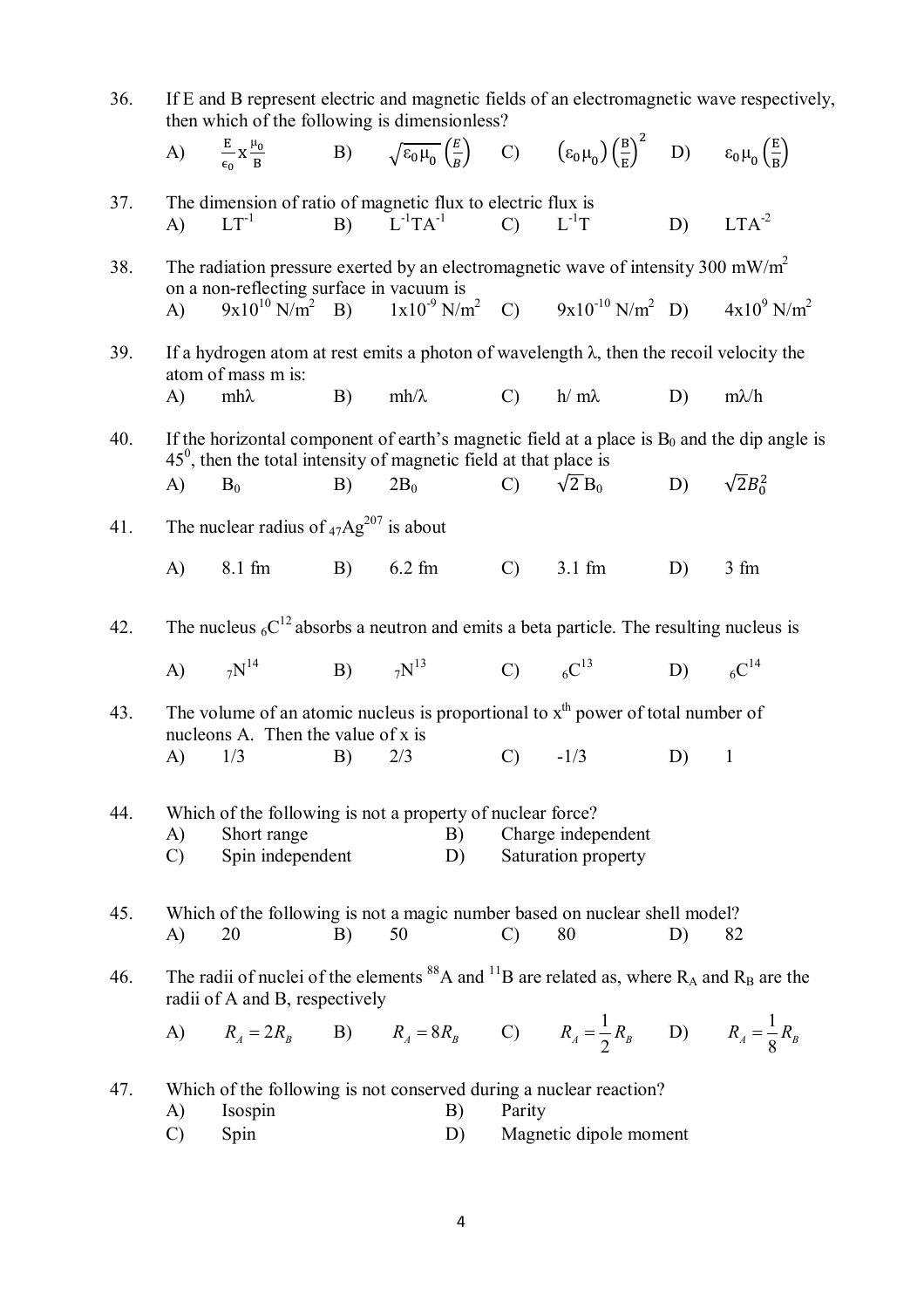| 48. |                                                                                                                                                                          | produced by complete fission of 1 kg of uranium in KWh is |            |                                                                                        |                 | The energy released per fission of Uranium is about 200 MeV, then the energy                                                                                         |    |                                   |  |  |
|-----|--------------------------------------------------------------------------------------------------------------------------------------------------------------------------|-----------------------------------------------------------|------------|----------------------------------------------------------------------------------------|-----------------|----------------------------------------------------------------------------------------------------------------------------------------------------------------------|----|-----------------------------------|--|--|
|     | A)                                                                                                                                                                       | 22600000                                                  | <b>B</b> ) | 5130000                                                                                | $\mathcal{C}$   | 3600000                                                                                                                                                              | D) | 1600000                           |  |  |
| 49. |                                                                                                                                                                          | Which of the following particle decay is not allowed?     |            |                                                                                        |                 |                                                                                                                                                                      |    |                                   |  |  |
|     | $\mathbf{A}$                                                                                                                                                             |                                                           |            | $\Lambda^0 \to n + \gamma$ B) $\Lambda^0 \to p + \pi^-$ C) $\pi^0 \to \gamma + \gamma$ |                 |                                                                                                                                                                      |    | D) $\pi^+ \rightarrow e^+ + v_a$  |  |  |
| 50. |                                                                                                                                                                          | The difference between electron and positron is in their  |            |                                                                                        |                 |                                                                                                                                                                      |    |                                   |  |  |
|     | A)                                                                                                                                                                       | Mass                                                      | B)         | Spin                                                                                   | $\mathcal{C}$   | Charge                                                                                                                                                               | D) | All the above                     |  |  |
| 51. |                                                                                                                                                                          | The particles exchanged during strong interaction is      |            |                                                                                        |                 |                                                                                                                                                                      |    |                                   |  |  |
|     | A)                                                                                                                                                                       | Photons                                                   | B)         | <b>Bosons</b>                                                                          | $\mathcal{C}$   | Mesons                                                                                                                                                               | D) | Gravitons                         |  |  |
| 52. |                                                                                                                                                                          | The strangeness number and hypercharge of a nucleon are   |            |                                                                                        |                 |                                                                                                                                                                      |    |                                   |  |  |
|     | A)                                                                                                                                                                       | $0$ and $0$                                               | <b>B</b> ) | $1$ and $0$                                                                            | $\mathcal{C}$ ) | $-1$ and 0                                                                                                                                                           | D) | $0$ and $1$                       |  |  |
| 53. |                                                                                                                                                                          | A meson is made up of                                     |            |                                                                                        |                 |                                                                                                                                                                      |    |                                   |  |  |
|     | A)                                                                                                                                                                       | Quark and antiquark                                       |            | B)                                                                                     | Two quarks      |                                                                                                                                                                      |    |                                   |  |  |
|     | Two quarks and one antiquark<br>Two antiquarks<br>D)<br>$\mathcal{C}$                                                                                                    |                                                           |            |                                                                                        |                 |                                                                                                                                                                      |    |                                   |  |  |
| 54. | The half-life of a radioactive element $X$ is 4 days. After 12 days, the mass of $X$ got<br>reduced to 4 mg. Determine the initial mass of X if its half-life is 4 days. |                                                           |            |                                                                                        |                 |                                                                                                                                                                      |    |                                   |  |  |
|     | A)                                                                                                                                                                       | $4 \text{ mg}$                                            | B)         | $8 \text{ mg}$                                                                         | $\mathcal{C}$   | $16 \text{ mg}$                                                                                                                                                      | D) | $32 \text{ mg}$                   |  |  |
|     |                                                                                                                                                                          |                                                           |            |                                                                                        |                 |                                                                                                                                                                      |    |                                   |  |  |
| 55. | A)                                                                                                                                                                       | 2.67                                                      | B)         | 26.7                                                                                   | $\mathcal{C}$ ) | The energy released during a proton-proton cycle in MeV is nearly<br>0.267                                                                                           | D) | 267                               |  |  |
|     |                                                                                                                                                                          |                                                           |            |                                                                                        |                 |                                                                                                                                                                      |    |                                   |  |  |
| 56. |                                                                                                                                                                          |                                                           |            |                                                                                        |                 | Electronic polarizability $(\alpha_e)$ of an atom is related to its radius (r) as                                                                                    |    |                                   |  |  |
|     | (A)                                                                                                                                                                      |                                                           |            |                                                                                        |                 | $\alpha_{e} = 4\pi\varepsilon_{0}r$ B) $\alpha_{e} = 4\pi\varepsilon_{0}r^{2}$ C) $\alpha_{e} = 4\pi\varepsilon_{0}r^{3}$ D) $\alpha_{e} = 2\pi\varepsilon_{0}r^{3}$ |    |                                   |  |  |
| 57. |                                                                                                                                                                          |                                                           |            |                                                                                        |                 | The unknown particle X in the nuclear reaction in ${}^{13}C_6 + X \rightarrow {}^{13}N_7 + e^-$                                                                      |    |                                   |  |  |
|     | $\mathbf{A}$                                                                                                                                                             | $V_e$                                                     | B)         | $\bar{v}_\mu$                                                                          | $\mathcal{C}$   | $e^+$                                                                                                                                                                | D) | $\ensuremath{e}^{\ensuremath{-}}$ |  |  |
| 58. |                                                                                                                                                                          | When a nucleus emits beta particle                        |            |                                                                                        |                 |                                                                                                                                                                      |    |                                   |  |  |
|     | A)                                                                                                                                                                       | its charge changes by one unit                            |            |                                                                                        | B)              | its charge remains same                                                                                                                                              |    |                                   |  |  |
|     | its mass changes by one unit<br>$\mathcal{C}$<br>its mass changes by four units<br>D)                                                                                    |                                                           |            |                                                                                        |                 |                                                                                                                                                                      |    |                                   |  |  |
| 59. |                                                                                                                                                                          |                                                           |            |                                                                                        |                 | Nuclei with same mass number but proton and neutron number interchanged are                                                                                          |    |                                   |  |  |
|     | called<br>A)                                                                                                                                                             | isotopes                                                  | B)         | isobars                                                                                | $\mathcal{C}$   | mirror nuclei D)                                                                                                                                                     |    | isotones                          |  |  |
|     |                                                                                                                                                                          |                                                           |            |                                                                                        |                 |                                                                                                                                                                      |    |                                   |  |  |
| 60. |                                                                                                                                                                          |                                                           |            |                                                                                        |                 | According to the nuclear shell model, ground state spin and parity of $17$ O nucleus is                                                                              |    |                                   |  |  |
|     | A)                                                                                                                                                                       | $\frac{1}{2}^{+}$                                         | B)         | $\frac{1}{2}$                                                                          | $\mathcal{C}$   | $\frac{5}{2}^{+}$                                                                                                                                                    | D) | $\frac{5}{2}$                     |  |  |
|     |                                                                                                                                                                          |                                                           |            |                                                                                        |                 |                                                                                                                                                                      |    |                                   |  |  |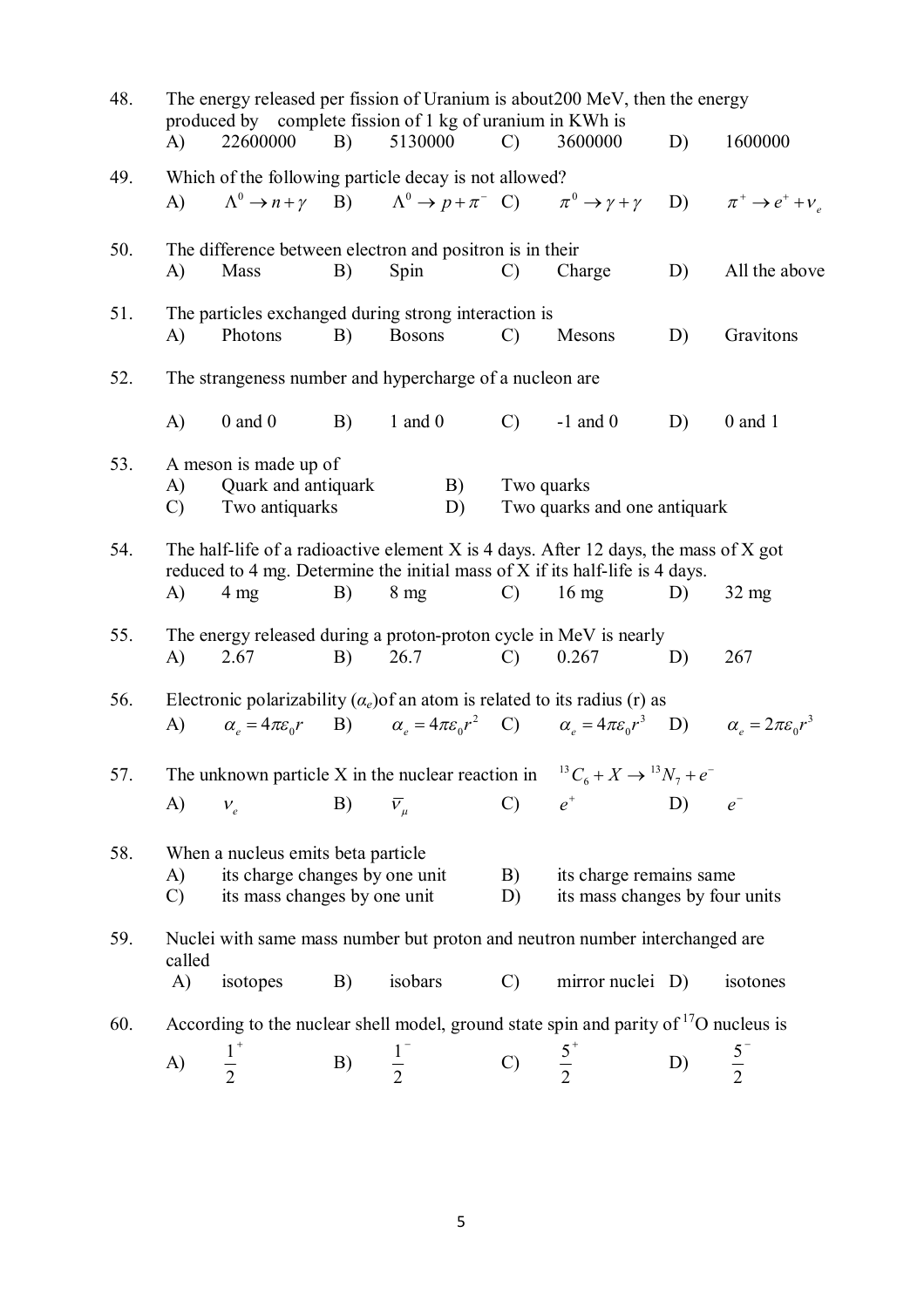| 61. | Which of the following describe an n type semiconductor?                                                                   |                                                                 |    |                |                  |                    |                                             |    |                    |  |  |
|-----|----------------------------------------------------------------------------------------------------------------------------|-----------------------------------------------------------------|----|----------------|------------------|--------------------|---------------------------------------------|----|--------------------|--|--|
|     | A)                                                                                                                         | Neutral                                                         |    |                | B)               | positively charged |                                             |    |                    |  |  |
|     | $\mathcal{C}$                                                                                                              | negatively charged                                              |    |                | D)               |                    | has many holes                              |    |                    |  |  |
| 62. |                                                                                                                            | What causes depletion layer?                                    |    |                |                  |                    |                                             |    |                    |  |  |
|     | A)<br>doping                                                                                                               |                                                                 |    |                | B)               |                    | recombination                               |    |                    |  |  |
|     | $\mathcal{C}$                                                                                                              | barrier potential                                               |    |                | D)               | ions               |                                             |    |                    |  |  |
| 63. | In a common base amplifier the phase difference between the input signal voltage and<br>output signal voltage is           |                                                                 |    |                |                  |                    |                                             |    |                    |  |  |
|     | A)                                                                                                                         | $\overline{0}$                                                  |    | B) $\pi/4$     |                  | C) $\pi/2$         |                                             | D) | $\pi$              |  |  |
| 64. |                                                                                                                            |                                                                 |    |                |                  |                    |                                             |    |                    |  |  |
|     | To reduce the distortion of an amplified signal we can increase the<br>collector resistance<br>emitter feedback resistance |                                                                 |    |                |                  |                    |                                             |    |                    |  |  |
|     | A)<br>$\mathcal{C}$                                                                                                        | generator resistance                                            |    |                | <b>B</b> )<br>D) |                    | load resistance                             |    |                    |  |  |
|     |                                                                                                                            |                                                                 |    |                |                  |                    |                                             |    |                    |  |  |
| 65. | Which of the following is true related with a JFET?                                                                        |                                                                 |    |                |                  |                    |                                             |    |                    |  |  |
|     | A)                                                                                                                         | voltage controlled device                                       |    |                | B)               |                    | current controlled device                   |    |                    |  |  |
|     | $\mathcal{C}$                                                                                                              | has low input resistance D)                                     |    |                |                  |                    | has very large voltage gain                 |    |                    |  |  |
| 66. | The pinching voltage of JFET has the same magnitude as the                                                                 |                                                                 |    |                |                  |                    |                                             |    |                    |  |  |
|     | A)                                                                                                                         | gate voltage                                                    |    |                | B)               |                    | drain source voltage                        |    |                    |  |  |
|     | $\mathcal{C}$ )                                                                                                            | gate source voltage                                             |    |                | D)               |                    | gate source cut off voltage                 |    |                    |  |  |
| 67. | If the peak output voltage of full wave bridge rectifier is $V_m$ , its no-load output dc voltage is:                      |                                                                 |    |                |                  |                    |                                             |    |                    |  |  |
|     | A)                                                                                                                         | $\frac{V_m}{\pi}$                                               |    |                |                  |                    | B) $\frac{2V_m}{\pi}$ C) $\frac{V_m}{2\pi}$ | D) | $\frac{3V_m}{\pi}$ |  |  |
|     |                                                                                                                            |                                                                 |    |                |                  |                    |                                             |    |                    |  |  |
| 68. |                                                                                                                            | An Op-Amp can amplify                                           |    |                |                  |                    |                                             |    |                    |  |  |
|     | A)                                                                                                                         | ac signal                                                       |    |                | B)               | dc signal          |                                             |    |                    |  |  |
|     | $\mathcal{C}$ )                                                                                                            | both ac and dc signals                                          |    |                | D)               |                    | neither ac nor dc signals                   |    |                    |  |  |
| 69. | Minimum number of NOR Gates required to construct an AND Gate is                                                           |                                                                 |    |                |                  |                    |                                             |    |                    |  |  |
|     | A)                                                                                                                         | 3                                                               | B) | $\overline{4}$ |                  | $\mathcal{C}$      | $\overline{2}$                              | D) | 6                  |  |  |
| 70. |                                                                                                                            | Which of the following is not true about LED?                   |    |                |                  |                    |                                             |    |                    |  |  |
|     | A)                                                                                                                         | spontaneous emission                                            |    |                | B)               |                    | incoherent light                            |    |                    |  |  |
|     | $\mathcal{C}$                                                                                                              | low current density                                             |    |                | D)               |                    | high modulation bandwidth                   |    |                    |  |  |
|     |                                                                                                                            |                                                                 |    |                |                  |                    |                                             |    |                    |  |  |
| 71. |                                                                                                                            | The efficiency of a photo detector is directly proportional to  |    |                |                  |                    |                                             |    |                    |  |  |
|     | A)                                                                                                                         | photocurrent                                                    |    |                | B)               |                    | incident optical power                      |    |                    |  |  |
|     | $\mathcal{C}$                                                                                                              | charge generated                                                |    |                | D)               |                    | none of these                               |    |                    |  |  |
| 72. |                                                                                                                            | The biasing state of a solar cell is                            |    |                |                  |                    |                                             |    |                    |  |  |
|     | A)                                                                                                                         | unbiased                                                        |    |                | B)               | forward biased     |                                             |    |                    |  |  |
|     | $\mathcal{C}$                                                                                                              | reverse biased                                                  |    |                | D)               |                    | either B or C                               |    |                    |  |  |
| 73. |                                                                                                                            | The number of flip-flops required to design a mode-6 counter is |    |                |                  |                    |                                             |    |                    |  |  |
|     | A)                                                                                                                         | 5                                                               | B) | 6              |                  | $\mathcal{C}$      | 2                                           | D) | 3                  |  |  |
|     |                                                                                                                            |                                                                 |    |                |                  |                    |                                             |    |                    |  |  |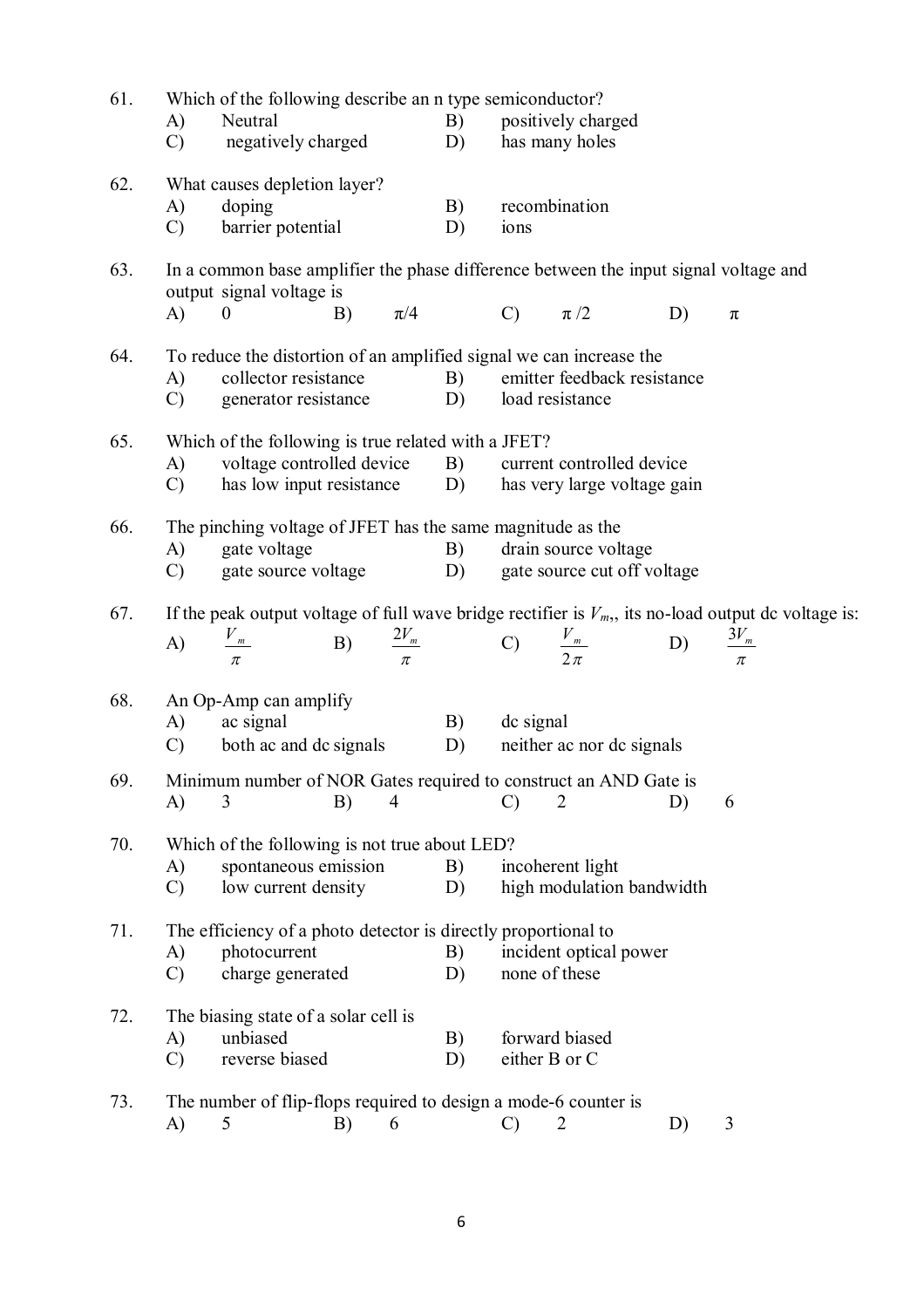| 74. | A)                                                                                                | The resolution of an ADC is 3, then the number of possible states is<br>3                                                                                                                                                 | B) | 2                 | $\mathcal{C}$               | 6                                                 | D)                        | 8                        |  |  |
|-----|---------------------------------------------------------------------------------------------------|---------------------------------------------------------------------------------------------------------------------------------------------------------------------------------------------------------------------------|----|-------------------|-----------------------------|---------------------------------------------------|---------------------------|--------------------------|--|--|
| 75. | The register that stores the address of the instructions to be executed in a<br>microprocessor is |                                                                                                                                                                                                                           |    |                   |                             |                                                   |                           |                          |  |  |
|     | A)                                                                                                | IP                                                                                                                                                                                                                        | B) | <b>SP</b>         | $\mathcal{C}$               | IR                                                | D)                        | <b>SR</b>                |  |  |
| 76. |                                                                                                   | Two resistances (60 $\pm$ 2) $\Omega$ and (120 $\pm$ 4) $\Omega$ are in series, then the percentage error in the<br>combination is                                                                                        |    |                   |                             |                                                   |                           |                          |  |  |
|     | A)                                                                                                | 3.3                                                                                                                                                                                                                       | B) | 6                 | $\mathcal{C}$               | $\overline{2}$                                    | D)                        | 8                        |  |  |
| 77. | A)<br>B)<br>$\mathcal{C}$<br>D)                                                                   | Fermi level of an intrinsic semiconductor is<br>near conduction band minimum<br>near valence band maximum<br>at center of forbidden energy gap<br>none of the above                                                       |    |                   |                             |                                                   |                           |                          |  |  |
| 78. |                                                                                                   | A common source FET amplifier has a load resistance of 500 k $\Omega$ , ac drain resistance of<br>100 k $\Omega$ and amplification factor 24, then its voltage gain is                                                    |    |                   |                             |                                                   |                           |                          |  |  |
|     | A)                                                                                                | 10                                                                                                                                                                                                                        | B) | 20                | $\mathcal{C}$               | 30                                                | D)                        | 40                       |  |  |
| 79. | A)<br>$\mathcal{C}$                                                                               | A shift register that has both serial and parallel input and output is<br>universal shift register<br>shift register counter                                                                                              |    | B)<br>D)          |                             | bidirectional shift register<br>none of the above |                           |                          |  |  |
| 80. | A)                                                                                                | For a transistor in CE configuration $V_{cc}$ is 18 V, $V_{bb}$ is 6 V, current gain is 75, $I_{co}$ is<br>100 $\mu$ A, R <sub>c</sub> is 1 k $\Omega$ and V <sub>ce</sub> is 9 V. Then the base current in mA is<br>0.12 | B) | 12                | $\mathcal{C}$               | 1.2                                               | D)                        | 120                      |  |  |
| 81. |                                                                                                   | If the matrix $A = \begin{pmatrix} \alpha & 1 \\ 2 & \alpha \end{pmatrix}$ and $ A^2  = 49$ , then the value of $\alpha$ is                                                                                               |    |                   |                             |                                                   |                           |                          |  |  |
|     |                                                                                                   | A) 0 B) $\pm 1$ C) $\pm 2$                                                                                                                                                                                                |    |                   |                             |                                                   | D)                        |                          |  |  |
| 82. | The eigen values of a skew - Hermitian matrix are                                                 |                                                                                                                                                                                                                           |    |                   |                             |                                                   |                           |                          |  |  |
|     | A)<br>$\mathcal{C}$                                                                               | Zero<br>Real                                                                                                                                                                                                              |    | B)<br>D)          | Imaginary                   | Both A and B                                      |                           |                          |  |  |
| 83. |                                                                                                   | For Laguerre polynomials, $\int_0^\infty f(t)L_n(t)L_m(t)dt = \delta_{nm}$ , where f(t)=                                                                                                                                  |    |                   |                             |                                                   |                           |                          |  |  |
|     | $A)$ 1                                                                                            |                                                                                                                                                                                                                           |    | B) $exp(-t)$ C) t |                             |                                                   |                           | D) $\exp(-t^2/2)$        |  |  |
|     |                                                                                                   | 84. Value of $\int_0^{\pi} \frac{d\theta}{2-\cos\theta}$ is                                                                                                                                                               |    |                   |                             |                                                   |                           |                          |  |  |
|     |                                                                                                   | A) $\frac{\pi i}{2\sqrt{5}}$ B) $\frac{\pi}{\sqrt{3}}$                                                                                                                                                                    |    |                   | C) $\frac{\pi i}{\sqrt{2}}$ |                                                   | D) $\frac{\pi}{\sqrt{5}}$ |                          |  |  |
| 85. |                                                                                                   | Laplace transform of $sinh at$ for $s > 0$ is                                                                                                                                                                             |    |                   |                             |                                                   |                           |                          |  |  |
|     |                                                                                                   | A) $\frac{a}{s^2 - a^2}$ B) $\frac{s}{s^2 - a^2}$ C) $\frac{s}{s^2 + a^2}$                                                                                                                                                |    |                   |                             |                                                   |                           | D) $\frac{a}{s^2 + a^2}$ |  |  |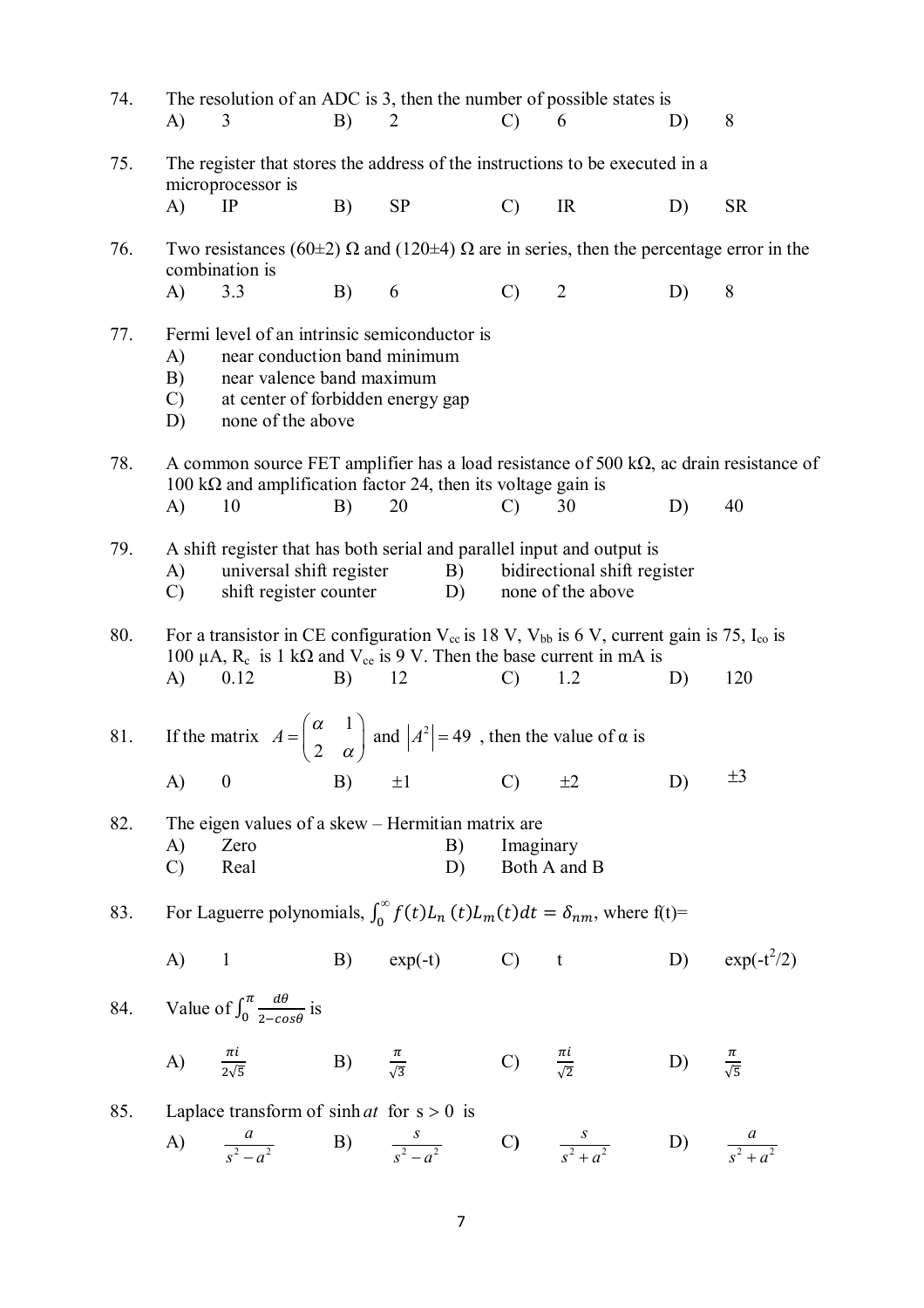- 86. Let P be a  $(n \times n)$  diagonalizable matrix. Given P is idempotent with Trace  $(P) = n-1$ . Then  $det(P)$ =
	- A) 1 B) 0 C) n D) n  $n^2$
- 87. The spin and charge of Up quark is

A) 
$$
\frac{1}{2}
$$
 and  $+\frac{2}{3}e$  B)  $\frac{3}{2}$  and  $+\frac{1}{3}e$  C)  $\frac{1}{2}$  and  $-\frac{1}{2}e$  D)  $\frac{3}{2}$  and  $+\frac{2}{3}e$ 

- 88. As sample size increases, the sampling distribution must approaches to normal distribution is termed as
	- A) Limited approximation theorem
	- B) Secondary limit theorem
	- C) Primary limit theorem
	- D) Central limit theorem

89. A possible unit tangent vector to the plane  $x^2+y^2+z^2 = 4$  at (3,2,1) is

A) 
$$
\left(-\frac{\hat{i}}{\sqrt{5}} + \frac{2\hat{j}}{\sqrt{5}}\right)
$$
 B)  $\left(\frac{\hat{i}}{\sqrt{5}} + \frac{2\hat{j}}{\sqrt{5}}\right)$  C)  $\left(\frac{\hat{i}}{\sqrt{2}} - \frac{\hat{j}}{\sqrt{2}}\right)$  D)  $\left(-\frac{2\hat{i}}{\sqrt{13}} + \frac{3\hat{j}}{\sqrt{13}}\right)$ 

90. Bessel function 
$$
J_{1/2}(x)
$$
 varies as  
\n(A)  $\frac{\sin (x)}{x}$  \n(B)  $\frac{\cos (x)}{x^2}$  \n(C)  $\frac{\sin (x)}{\sqrt{x}}$  \n(D)  $\frac{x^2}{\sin (x)}$ 

91. The Lagrangian of a mechanical system with two degree of freedom x and y is  $L = \dot{x}^2 + \dot{y}^2$ . The Hamiltonian of the system is

A) 
$$
\frac{1}{4}(p_x^2 + p_y^2)
$$
  
\nB)  $\frac{1}{4}(q_x^2 + q_y^2)$   
\nC)  $\frac{1}{2}(p_x^2 + p_y^2)$   
\nD)  $\frac{1}{2}(q_x^2 + q_y^2)$ 

92. 2 bodies of masses m and 2m are connected by a massless spring of constant k. If  $\omega$ is the angular frequency of oscillations, then  $\omega^2$  =

A) 
$$
\frac{3k}{m}
$$
 \t\t B)  $\frac{k}{2m}$  \t\t C)  $\frac{3k}{2m}$  \t\t D)  $\frac{k}{3m}$ 

93. XRD pattern from a Body Centred Cubic (BCC) crystal does not contain the plane A) (310) B) (111) C) (110) D) (220)

94. A particle of mass m is in a potential  $V(x) = \frac{ax^2}{2}$  $\frac{x^2}{2} + \frac{bx^4}{4}$  $\frac{x}{4}$ , where x be the displacement from the origin. The angular frequency of small oscillations will be

A) 
$$
\sqrt{\frac{a}{2m}}
$$
 \tB)  $\sqrt{\frac{2a}{m}}$  \tC)  $\sqrt{\frac{b}{2m}}$  \tD)  $\sqrt{\frac{b}{2am}}$ 

95. If a body moves under a potential V(r) =  $-\frac{\alpha}{r}$  $\frac{1}{r}$ , where  $\propto$  is a constant and r be the distance from origin, its path will be parabolic if total energy  $(E)$  is A) Positive B) Negative C) Zero D) Negative but  $E < -2\alpha$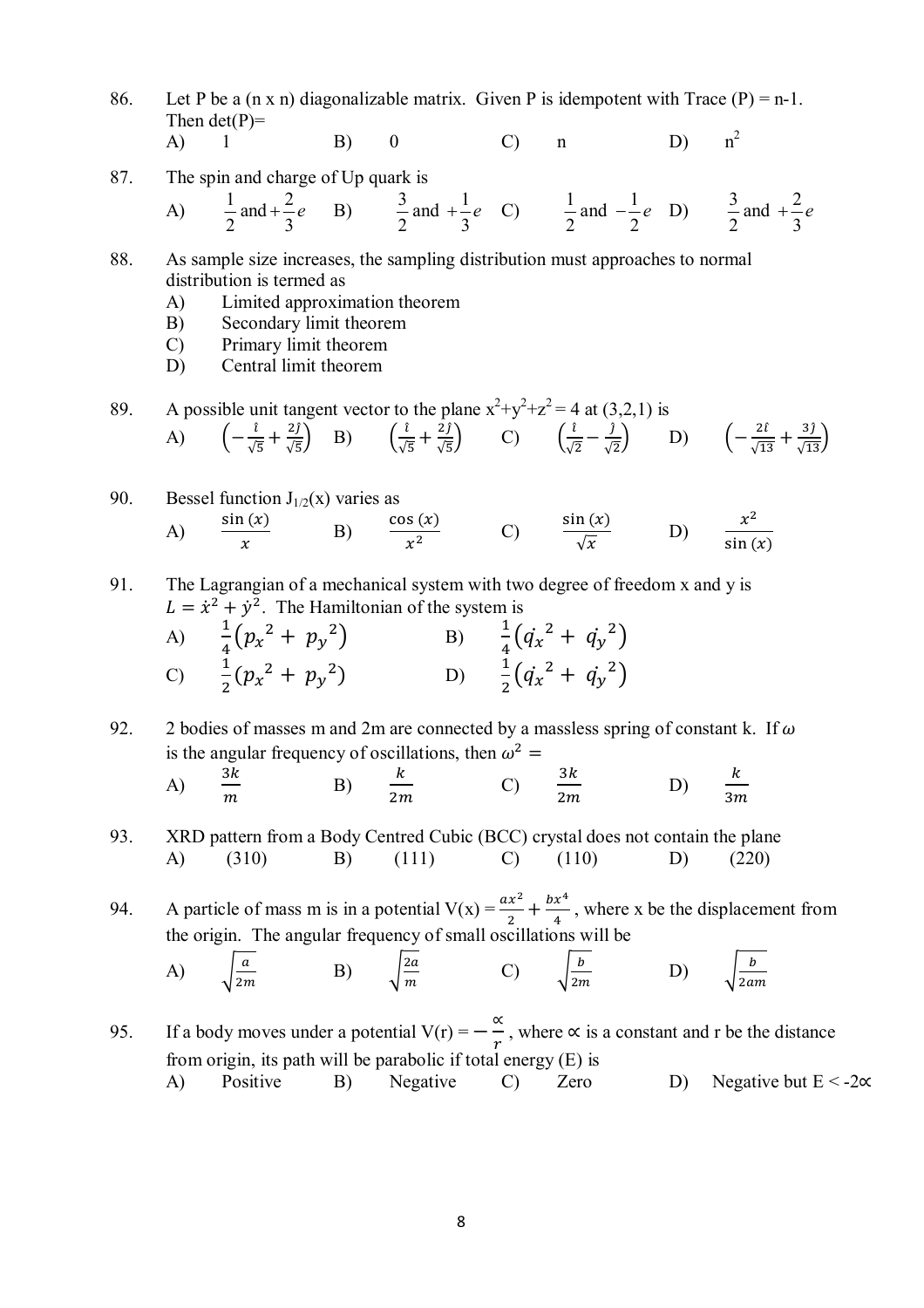96. Let  $q = \{q_1, q_2\}$  and  $p = \{p_1, p_2\}$  be the sets of generalised coordinate and momenta. Given  $A = q_1^2 + q_2^2$  and  $B = 2p_1 + p_2$ , then Poisson bracket [A, B]=

A) 
$$
2(2q_1+q_2)
$$
 B)  $q_1+q_2$  C)  $q_1p_1+2p_2q_2$  (D)  $3(q_1-2q_2)$ 

97. Rutherford elastic scattering cross section varies with center of mass energy (E) as

A) 
$$
\frac{1}{E}
$$
 \t\t B)  $\frac{1}{E^2}$  \t\t C)  $E$  \t\t D)  $E^2$ 

- 98. Choose the correct statement from the following about Moment of Inertia tensor A) It depends on angular velocity
	- B) It will be symmetric only in principal axis system
	- C) Its components will not change with respect to change in axes system
	- D) In a general axis system, angular momentum will not be parallel to angular velocity
- 99. A satellite moves around a planet in a circular orbit at a distance R from its centre. The time period of revolution of the satellite is T. If the same satellite is taken to an orbit of radius 4R around the same planet, the time period would be
	- A) T/8 B) T/4 C) 8T D) 4T
- 100. If the kinetic energy of a relativistic particle of rest mass m is equal to half of its rest energy, then the velocity of the particle is (in terms of velocity of light in vacuum, c)

A) 
$$
\frac{\sqrt{5}}{3}c
$$
 B)  $\frac{\sqrt{2}}{3}c$  C)  $\frac{3}{\sqrt{2}}c$  D)  $\frac{1}{2}c$ 

- 101. A carnot engine works between two temperatures  $27^{\circ}C$  and  $127^{\circ}C$ . Its efficiency will be
	- A) 50% B) 25% C) 17% D) (  $\frac{100}{127}$  %
- 102. Which thermodynamic potential remains constant in Joule-Thomson process?
	- A) Temperature B) Volume C) Enthalpy D) Internal Energy
- 103. Entropy in rolling a 6-faced dice will be  $(k_B)$  is the Boltzman constant)
	- A) *kBln*(10) B) *kBln*(6!) C) *k<sup>B</sup> ln*(6) D) *kBln*(2<sup>6</sup>  $k_R ln(2^6)$
- 104. Total energy U varies with number of particles N in fermi system as temperature  $T \rightarrow 0K$ 
	- A)  $N^{2/3}$ **B**)  $N^{3/2}$  $(N^{5/3})$ <sup>5</sup>*/*<sup>3</sup> D) *N*  $N^{1/3}$
- 105. The frequency of a microwave radiation of wavelength 15 mm is A) 20 GHz B) 30 GHz C) 15 GHz D) 10 GHz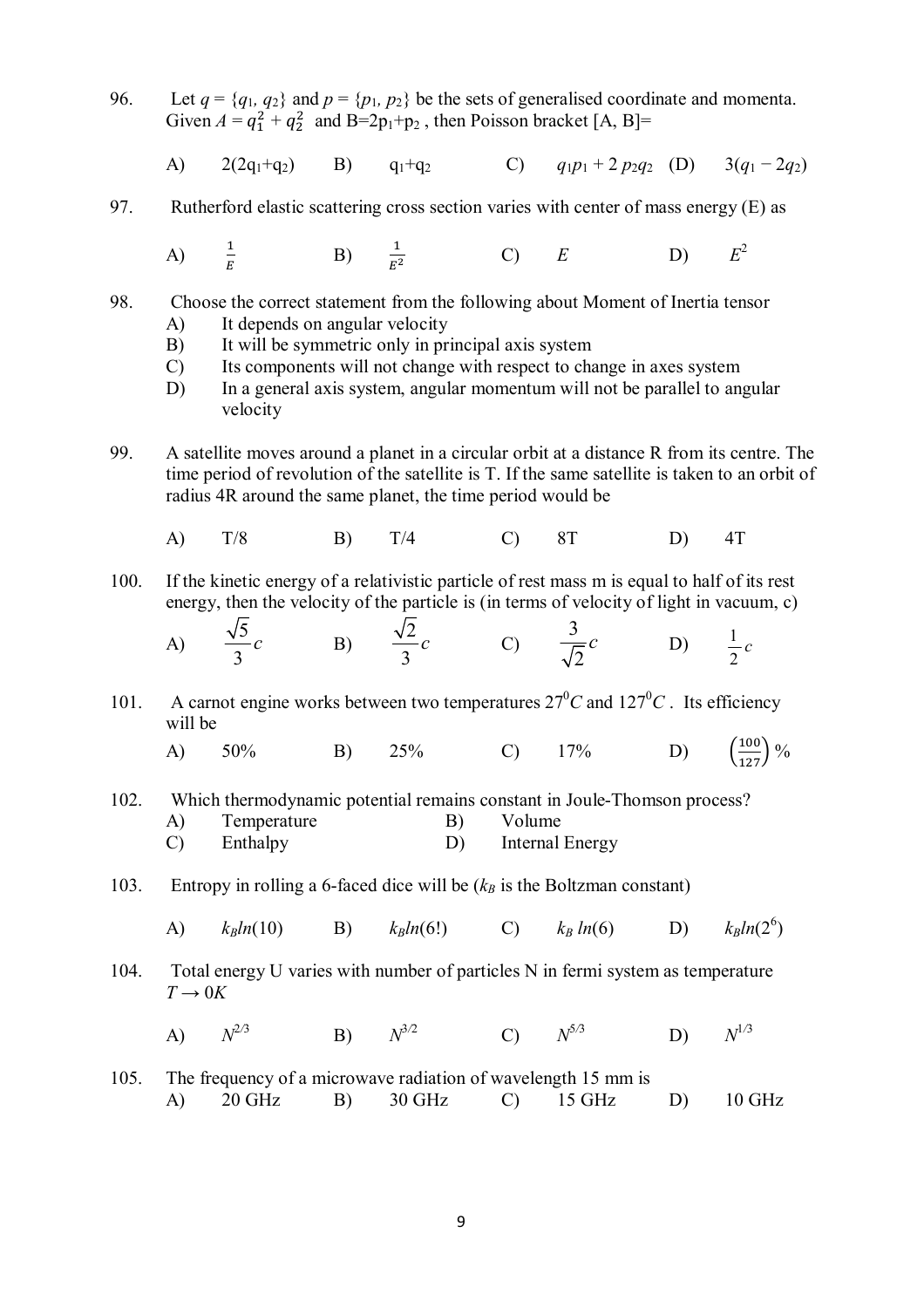106. Number of molecules of oxygen at S.T.P is *N<sup>A</sup>* and number of photons in an enclosure of volume 22.4 *cm* 3 at 273 K is *Nph*. Then

A)  $N_{ph} > N_A$  B)  $N_{ph} < N_A$  C)  $N_{ph} = N_A$  D) None of these

- 107. Problem of Ultraviolet catastrophe is a consequence of
	- A) Maxwell Boltzman Law B) Rayleigh Jeans Law C) Plank's Law D) Fermi's Golden Rule
- 108. According to Maxwell Boltzmann Distribution, average velocity of molecule at temperature  $T K$  is  $(m \text{ is the mass of one molecule})$

A) 
$$
\sqrt{\frac{2k_BT}{m}}
$$
 B)  $\sqrt{\frac{k_BT}{m}}$  C)  $\sqrt{\frac{3k_BT}{m}}$  D)  $\sqrt{\frac{8k_BT}{\pi m}}$ 

109. Bose-Einstein Distribution law is obeyed by,

- A) Neutral Pion B) Positive Muon C) Tau-neutrino D) Down Quark
- 110. If Z is a canonical partition function and E be the energy, then

A) 
$$
\langle E^2 \rangle = \frac{1}{z} \frac{\partial^2 z}{\partial \beta^2}
$$
 \t\t B)  $\langle E^2 \rangle = -\frac{1}{\beta z} \frac{\partial z}{\partial \beta}$ 

$$
\text{C)} \qquad \langle E^2 \rangle = \frac{1}{\beta} \sqrt{\frac{1}{z} \frac{\partial^2 z}{\partial \beta^2}} \qquad \qquad \text{D)} \qquad \langle E^2 \rangle = \frac{1}{z^2} \frac{\partial^2 z}{\partial \beta^2}
$$

111. A beam of electrons of energy 25 MeV is incident at a potential step of 16 MeV. Fraction of beam that would be reflected is

A) 9/41 B) 1/9 C) 1/81 D) 1/16

112. Intrinsic carrier concentration in a pure semiconductor is proportional to

A) 
$$
\exp\left(-\frac{E_g}{k_B T}\right)
$$
 B)  $\exp\left(-\frac{2E_g}{k_B T}\right)$   
\nC)  $\exp\left(-\frac{E_g}{2k_B T}\right)$  D)  $\exp\left(-\frac{E_g}{4k_B T}\right)$ 

113. Hermitian conjugate of operator  $\frac{\partial}{\partial x}$  will be

A) 
$$
i\frac{\partial}{\partial x}
$$
 \t\t B)  $\frac{\partial}{\partial x}$  \t\t C)  $-\frac{\partial}{\partial x}$  \t\t D)  $-i\frac{\partial}{\partial x}$ 

114. If 
$$
r = |\vec{r}|
$$
, then  $\frac{1}{r} \frac{\partial^2}{\partial r^2} r =$   
\nA) Zero   
\nB)  $\frac{1}{r^2} \frac{\partial}{\partial r}$    
\nC)  $\frac{\partial^2}{\partial r^2} + \frac{1}{r^2} \frac{\partial}{\partial r}$    
\nD)  $\frac{\partial^2}{\partial r^2} + \frac{2}{r} \frac{\partial}{\partial r}$